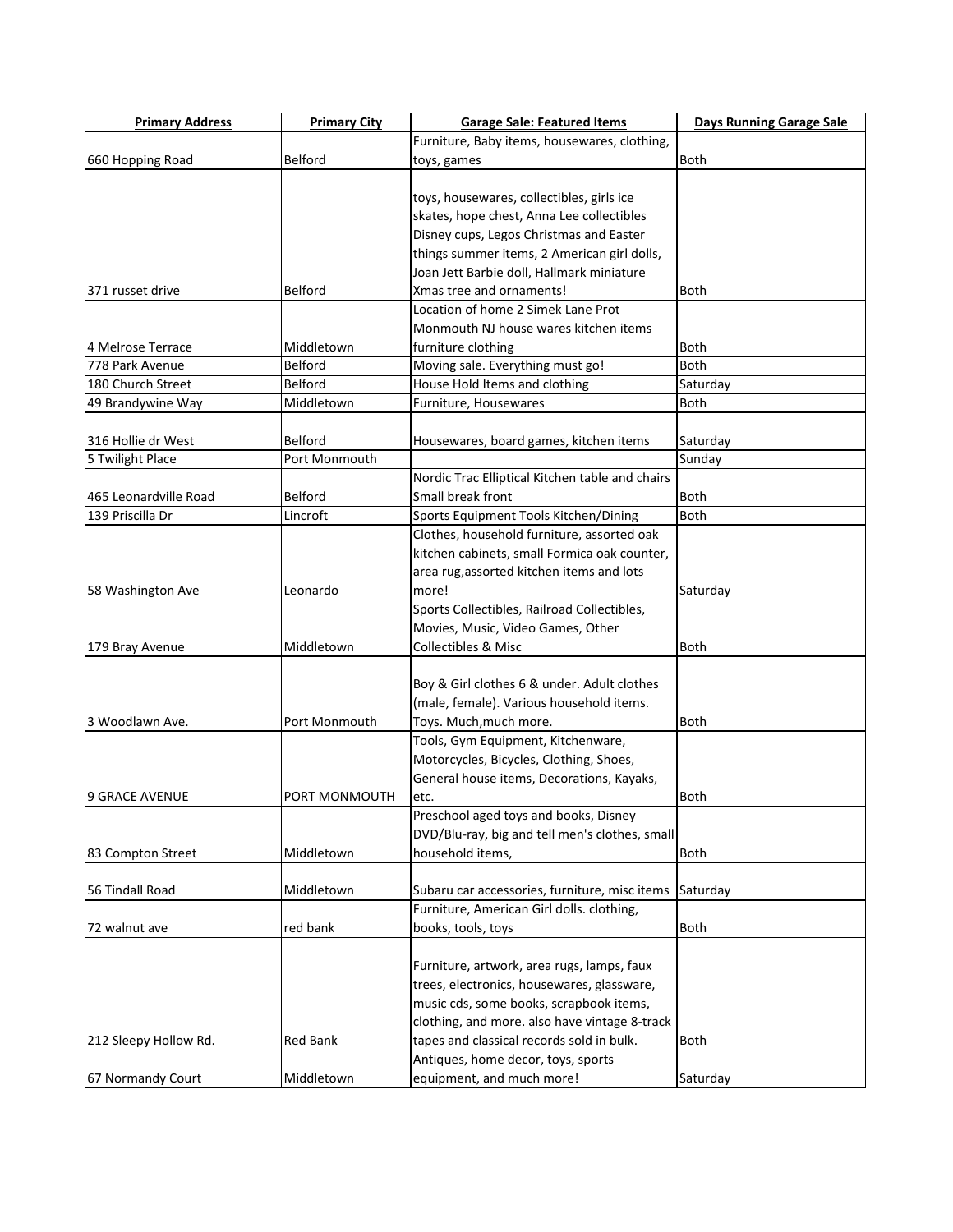|                      |                           | Coffee table, tv stand, toys, clothes, tools,             |             |
|----------------------|---------------------------|-----------------------------------------------------------|-------------|
| 117 Cherry Tree Lane | Middletown                | housewares, and vintage items.                            | Both        |
| 15 Harkins Dr.       | Middletown                | Household items, toys, books, clothing                    | Sunday      |
| 44 Lenape Trail      | Middletown                |                                                           | Saturday    |
| 6 Aberdeen terrace   | Middletown                |                                                           | Saturday    |
|                      |                           |                                                           |             |
|                      |                           | Baby and toddler items and toys; sizes 12-18              |             |
|                      |                           | month boy clothing; houseware items                       |             |
| 102 Marcshire Drive  | Middletown                | including lamps, set of dishes, mirrors, etc.             | Saturday    |
|                      |                           |                                                           |             |
|                      |                           | Dishes, cups, bowls, doll house, baby items,              |             |
|                      |                           | toys, clothing, window treatments, cds, vcr               |             |
|                      |                           | tapes, records, sports equipment, skates,                 |             |
| 141 morris ave east  | Belford                   | shoes, hanging pictures and so much more!!                | Both        |
|                      |                           | Housewares, toys, toddler bed, toy bins,                  |             |
|                      |                           | picture frames, light fixtures, window                    |             |
| 11 Huron Ave         | <b>Atlantic Highlands</b> | coverings (curtains/blinds).                              | <b>Both</b> |
|                      |                           | Downsizing! Lots of household items, large                |             |
| 17 Roop Ave          | Leonardo                  | and small!                                                | Both        |
| 58 Pearl Street East | Middletown                | Lenins, glass wear, tools, clothing                       | Both        |
| 3 Roebling Court     | Leonardo                  | Many pewter antiques.                                     | Saturday    |
| 58 Ravatt Rd         | Port Monmouth             |                                                           | Saturday    |
| 409 Martin court     | Leonardo                  | Kitchen, furniture, misc                                  | Saturday    |
|                      |                           | Household items, tools, clothing, kids stuff              |             |
| <b>6 HEDDEN PL</b>   | Middletown                | furniture and much more                                   | <b>Both</b> |
|                      |                           |                                                           |             |
|                      |                           | Decorator & Vintage Fabrics by the yard or                |             |
| 109 Chestnut Ave     | <b>Atlantic Highlands</b> | piece. Barbies, toys, misc household items.               | Saturday    |
|                      |                           |                                                           |             |
|                      |                           | Kids' Bikes! Exercise Equipment! Lawnmower                |             |
| 72 Four Winds Drive  | Middletown                | and trimmer! Toys and games!                              | Sunday      |
| 207 Taylor Lane      | Middletown                | <b>Household Items</b>                                    | Saturday    |
|                      |                           | Housewares, womens clothing, baby (boy &                  |             |
| 533 Sherman Ave      | <b>Belford</b>            | girl) items and clothing.                                 | <b>Both</b> |
|                      |                           |                                                           |             |
|                      |                           | Love seat with recliners City Select double               |             |
| 21 Oneida Ave        | <b>Atlantic Highlands</b> | stroller Nice pair of end tables Cool kids toys! Saturday |             |
|                      |                           | Vintage items, collectibles, electronics,                 |             |
|                      |                           | albums, cds, dvds, new Anderson bay                       |             |
| 6 Maida Court        | <b>Red Bank</b>           | window, appliances, and much more                         | <b>Both</b> |
| 596 SUMNER AVE       | <b>BELFORD</b>            | MANY INTERESTING ITEMS                                    | Both        |
|                      |                           |                                                           |             |
|                      |                           |                                                           |             |
|                      |                           | Nilo Train table Kitchen table/chairs exercise            |             |
|                      |                           | bike/treadmill/elliptical crib changing table             |             |
|                      |                           | Melissa & Doug lemonaide stand baby bjorn                 |             |
|                      |                           | travel crib/carriers stroller j crew clothing             |             |
| 10 Middletown Avenue | Middletown                | (womens) baby/toddler toys childrens shoes                | <b>Both</b> |
| 40 Burlington Ave    | Leonardo                  | Baby items, house items, tools.                           | <b>Both</b> |
|                      |                           | Various Household items- Pictures-Wall                    |             |
|                      |                           | Hangings-Vases some of this and some of                   |             |
| 89 Compton Street    | Belford                   | that :)                                                   | Saturday    |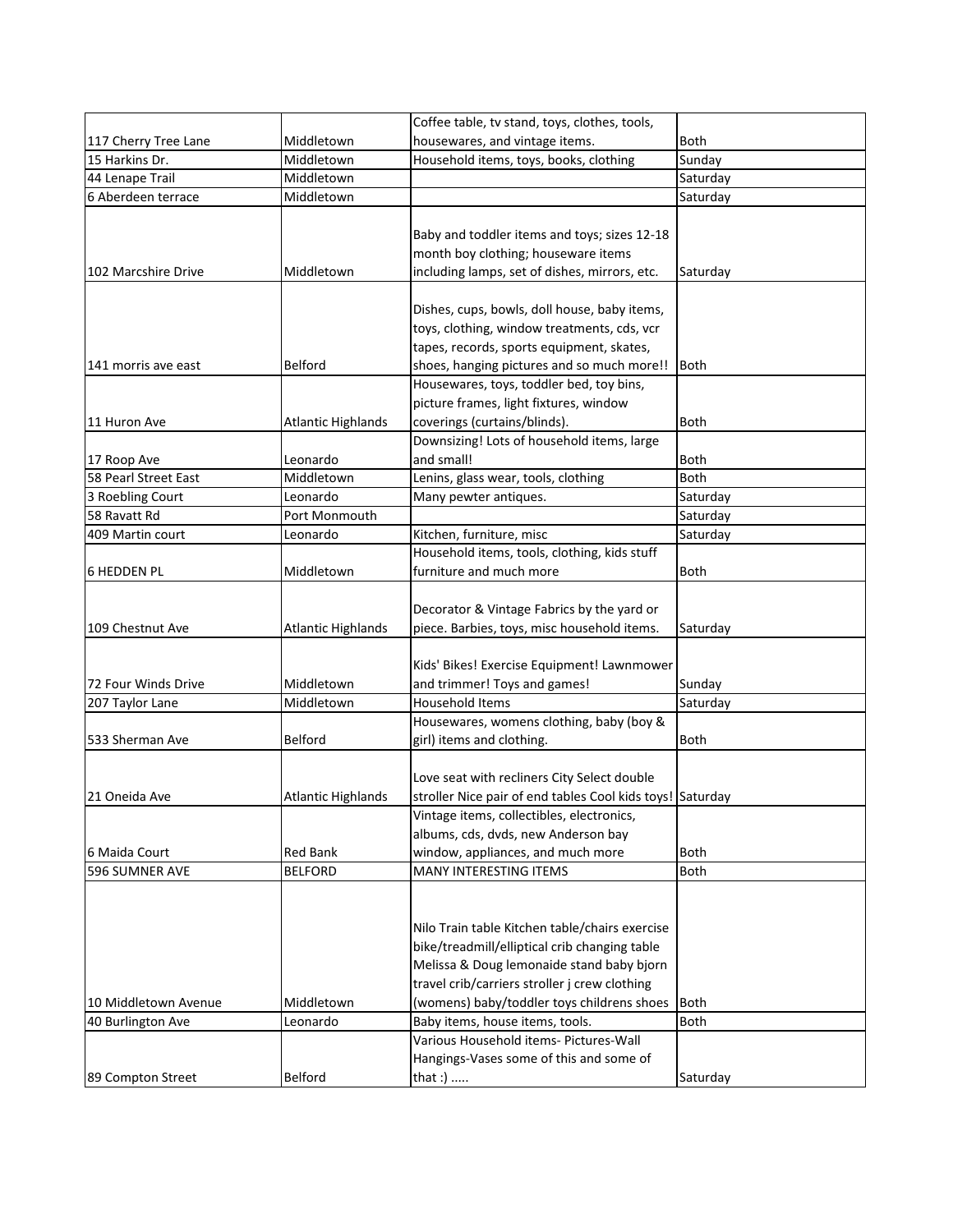|                       |                | Women's Clothes/Bags, baby supplies, pet      |             |
|-----------------------|----------------|-----------------------------------------------|-------------|
| 314 Hollie Drove E    | <b>Belford</b> | supplies, furniture, home decor               | <b>Both</b> |
|                       |                |                                               |             |
| 29 Buttonwood Road    | Middletown     | Miscellaneous household and garage items.     | <b>Both</b> |
|                       |                | Tons of Vera Bradley, Build A Bear clothes,   |             |
|                       |                | Books, Household goods, Knickknacks,          |             |
| 55 Pearl Street East  | Middletown     | Something for Everyone!                       | <b>Both</b> |
|                       |                |                                               |             |
|                       |                | Exercise Bike, Thomas Kinkade lithograph,     |             |
|                       |                | drum set; philips respironics portable oxygen |             |
|                       |                | concentrator; children and womens clothing;   |             |
| 8 Garrett Place       | Middletown     | toys, games, household items                  | Saturday    |
|                       |                | 2015 Craftsman snow blower, various pipe      |             |
|                       |                | fitting wrenches and other various tools,     |             |
|                       |                | large "gang" tool box on wheels, amps, guitar |             |
|                       |                | stands, bikes, glassware, dishes, prints,     |             |
|                       |                | furniture, seasonal decorations, handbags,    |             |
|                       |                | women's clothes, sports equipment,            |             |
| 643 west front street | Red bank       | chiminea.                                     | Sunday      |
|                       |                | Antique crystal, craft supplies, housewares,  |             |
| 10 Dove Ct            | Middletown     | dolls, records, books                         | <b>Both</b> |
|                       |                |                                               |             |
|                       |                | Kitchen items, misc furniture, collectibles,  |             |
|                       |                | Hess trucks, Lionel trains Saturday; Rain     |             |
| 603 Daniel St         | Middletown     | Date:Sunday                                   | <b>Both</b> |
|                       |                | Designer Clothing, pocketbooks, tools,        |             |
|                       |                | furniture, surf boards, long boards, and so   |             |
| 215 Geary Dr.         | Middletown     | much more. LOW Prices!!!!                     | <b>Both</b> |
|                       |                |                                               |             |
|                       |                | Various above ground pool items Poolblaster   |             |
|                       |                | Max portable pool vacuum. 1 Â1/2 HP pool      |             |
|                       |                | filter motor(AO Smith)/pump Ladder            |             |
|                       |                | Aluminum Poles Pool floats/toys LARGE         |             |
| 48 Devonshire Ct      | Middletown     | house plants Tools                            | Saturday    |
|                       |                | Kitchen table, dinning room                   |             |
|                       |                | set, miscellaneous household items,           |             |
| 2 Banfield Ct         | Middletown     | collectibles and much more                    | <b>Both</b> |
|                       |                | Couch, small curio cabinet, crystal           |             |
|                       |                | chandelier, bar items, tools, stereo,         |             |
|                       |                | miscellaneous women's items, household,       |             |
|                       |                | yard items etc. An eclectic selection of many |             |
| 304 East Road         | Belford        | interesting items.                            | <b>Both</b> |
|                       |                |                                               |             |
|                       |                | House Hold Items, Clothing women's small      |             |
|                       |                | and medium, Antique Delft Shelf, Bike Racks,  |             |
|                       |                | Books, Polish Stoneware and polish            |             |
|                       |                | stoneware knobs, Craft Fair display shelving, |             |
| 61 Carnegie Court     | Middletown     | Lighting and other misc items                 | Sunday      |
| 39 Crest Rd           | Middletown     | Household, furniture, toys                    | Saturday    |
|                       |                | Tractor, various tools, blower, hedgecutter,  |             |
| 2 Dove Court          | Middletown     | and so much more!                             | <b>Both</b> |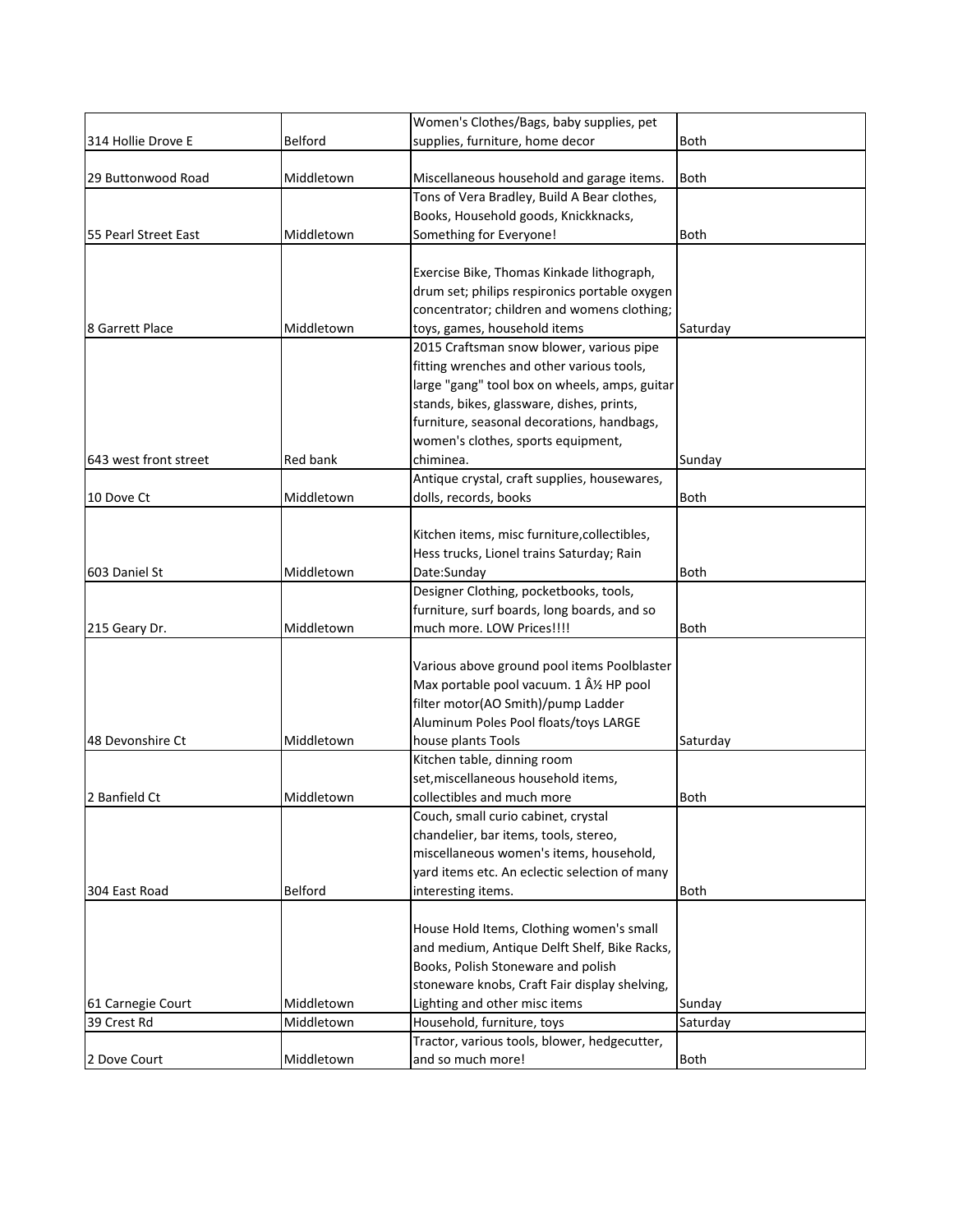|                        |                 | a little of everything-furniture, antiques,     |                |
|------------------------|-----------------|-------------------------------------------------|----------------|
|                        |                 | household, baby items, tandem bike, girls       |                |
| 1 omega ct             | Middletown      | bikes, ladies/men clothes, bags                 | <b>Both</b>    |
|                        |                 | Moving sale! Toys, Games, Sports                |                |
| 285 Richard St.        | Belford         | Equipment, Tools, Furniture and more!           | Saturday       |
|                        |                 |                                                 |                |
|                        |                 | Household/ kitchen/ barware, men/women/         |                |
|                        |                 | baby clothing & shoes, purses, baby items,      |                |
| 4 Mercury Street       | Middletown      | dog clothing and items, DVD's, books, toys      | <b>Both</b>    |
|                        |                 | Furniture, baby items, bikes, toys, kids        |                |
| 82 Melissa Lane        | Red Bank        | clothes                                         | Both           |
|                        |                 | Comic Books from the 1970s - 2000s              |                |
| 31 DAKOTA AVE          | MIDDLETOWN      | Chocolate Molds                                 | Both           |
| 4 Creek Road           | Port Monmouth   | Baby items, clothes, toys                       | Sunday         |
|                        |                 | Kitchen items, Pfaltzgraff Tea Rose 8 Piece     |                |
|                        |                 | Dinnerware Set with complete set of             |                |
|                        |                 | accessories, Tupperware and small               |                |
|                        |                 | appliances, small furniture household items     |                |
|                        |                 | (framed art work, knick knacks, tea             |                |
|                        |                 | pots), higher end women's clothing, shoes,      |                |
| 6 Niles Ave            | Middletown      | pocketbooks                                     | <b>Both</b>    |
|                        |                 |                                                 |                |
| 277 Rutledge Drive     | <b>Red Bank</b> | Miscellaneous household and kids items          | <b>Both</b>    |
|                        |                 |                                                 |                |
|                        |                 | Adult Golf Club set, Teens golf club set,       |                |
|                        |                 | Kenmore sewing machine, adult bicycles, 4       |                |
|                        |                 | piece wicker patio set, bookcases, toys,        |                |
|                        |                 | DVD's, VHS tapes, Air Hockey Table,             |                |
|                        |                 | Kegerator, Refrigerator, 5 burner NG range,     |                |
|                        |                 | over range microwave, dishwasher,               |                |
| 16 Downing Ct          | Middletown      | Christmas decorations,                          | <b>Both</b>    |
|                        |                 |                                                 |                |
|                        |                 | Furniture Home décor toys/books/dvds            |                |
| 10 Sophia Ct           | Middletown      | video games/consoles                            | <b>Both</b>    |
|                        |                 |                                                 |                |
|                        |                 | Girls Clothing sizes 8-16, infant toys, toddler |                |
|                        |                 | girls toys, Pack n' Play, household appliances, |                |
| 5 Tournament Dr United | Leonardo        | bicycles, dining room table w/ chairs!          | Both, Saturday |
| 331 Seely St.          | Edison          |                                                 | Sunday         |
|                        |                 |                                                 |                |
|                        |                 | Various Household Items, Antique Dunlap         |                |
|                        |                 | Jigsaw, Antique Wood School Desk, Hand          |                |
|                        |                 | Made Bird Houses, Cutting Boards and Log        |                |
|                        |                 | Lamps, Day Bed, CD's, books, Over 20            |                |
|                        |                 | Thousand Baseball Cards, large wall mounted     |                |
| 110 Tindall Road       | Middletown      | mirrors and much more                           | Saturday       |
|                        |                 | Office furniture Pottery Barn Kids girl toddler |                |
|                        |                 | bedding Crib bedding Games Lamps Toys           |                |
|                        |                 | Books DVDs Baby accessories Small               |                |
| 27 Winding Brook Way   | Middletown      | housewares/dishes                               | Sunday         |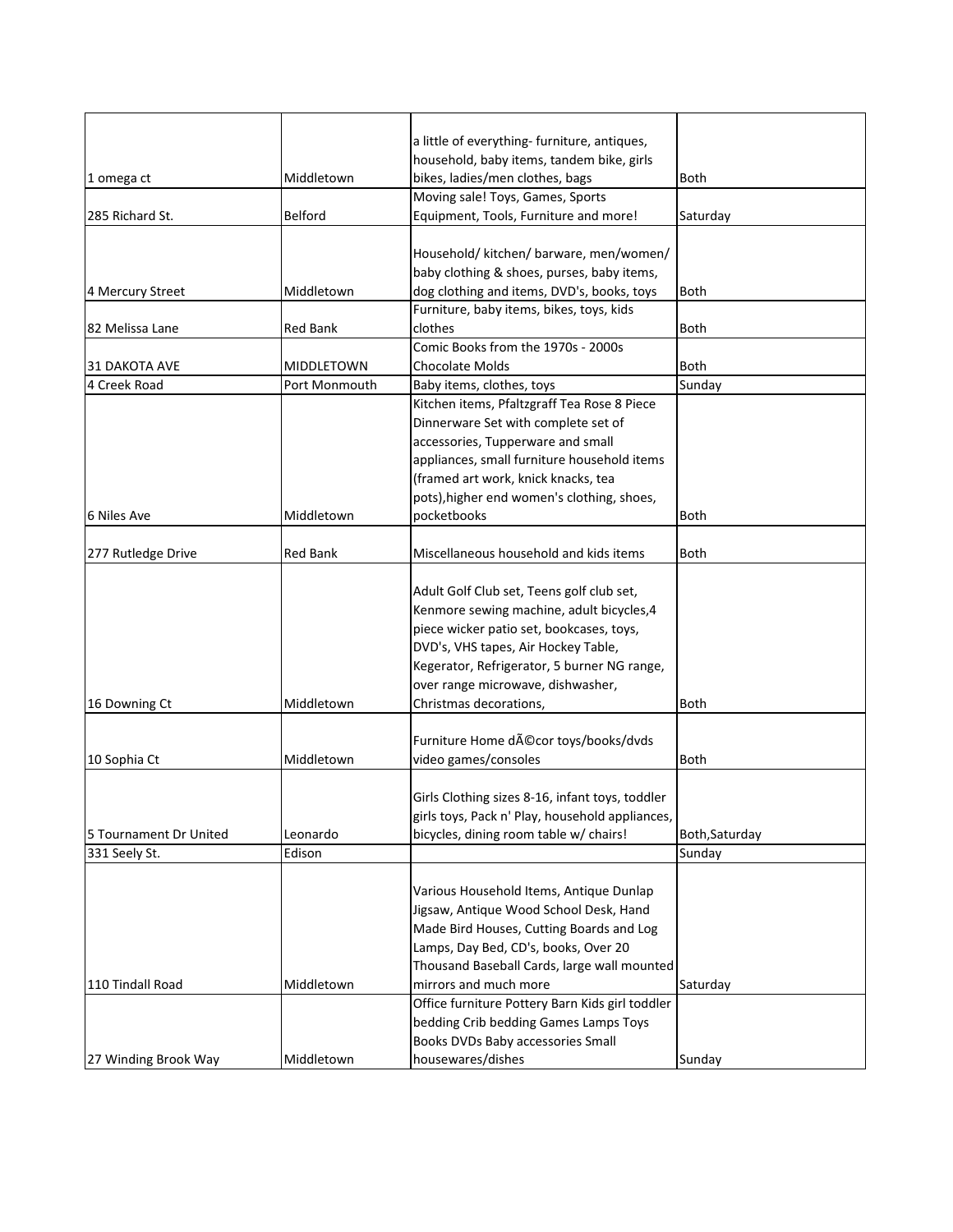|                             |                 | Vintage Paintings and Prints Vintage:             |                        |
|-----------------------------|-----------------|---------------------------------------------------|------------------------|
|                             |                 | porcelain, figurines, clothes Glider rocking      |                        |
|                             |                 | chair with ottoman Antique brass chandelier       |                        |
|                             |                 | Rocking horse Toys Vintage lamps books -          |                        |
| 689 Campbell Avenue         | Port Monmouth   | new and old Barbie Dream House                    | <b>Both</b>            |
|                             |                 |                                                   |                        |
|                             |                 | Small furniture, household & decorative           |                        |
|                             |                 | items, Ladies clothes, leather coats & sterling   |                        |
| 119 Crescent Drive          | <b>Red Bank</b> | silver jewelry, tools, books, much more           | Saturday               |
| 7 Lawrence Circle           | Middletown      |                                                   | <b>Both</b>            |
|                             |                 | Americana Crafts, household items, nike           |                        |
|                             |                 | sneakers, Junior clothing, all wood desk and      |                        |
|                             |                 | dressers, new bird feeders, indoor topiary        |                        |
| 18 Duchess Ave              | Middletown      | set,                                              | <b>Both</b>            |
| 359 Conover Place           | <b>Red Bank</b> | Household items, tools,                           |                        |
|                             |                 | TOYS, TOOLS, TODDLER CLOTHING AND                 |                        |
|                             |                 | SHOES, WOMENS CLOTHING, KITCHEN                   |                        |
|                             |                 | SUPPLIES, DVD'S, HOME DECOR, BEANIE               |                        |
|                             |                 | BABIES, CHILDRENS BOOKS,, SUBLIMATION             |                        |
|                             |                 | COFFEE CUP HEAT PRESS, SUBLIMATION                |                        |
| 10 arlene Dr                | Middletown      | COFFEE CUPS, & MORE!!!                            | <b>Both</b>            |
| 29 Bonnie Dr                | Middletown      | multi family sale                                 | Saturday               |
|                             |                 |                                                   |                        |
| 13 Viola Avenue             | Leonardo        | household items gym equipment furniture           | Both, Saturday, Sunday |
|                             |                 | Antiques Cars Home Decor Tools Restaurant         |                        |
| 512 Red Hill Road           | Middletown      | Equipment                                         | <b>Both</b>            |
| 8 koosman dr                | leonardo        |                                                   | <b>Both</b>            |
| 33 Bonnie Dr                | Middletown      |                                                   | Sunday                 |
|                             |                 |                                                   |                        |
|                             |                 | Sports memorable, bikes, Lionel trains,           |                        |
| 57 Broadmoor Dr             | Lincroft        | sports equipment, nautic track, micelenaous. Both |                        |
|                             |                 |                                                   |                        |
|                             |                 | Fishing gear, farmhouse decor, small              |                        |
|                             |                 | furniture, candles, Christmas decor,              |                        |
|                             |                 | antiques, farmhouse signs, dishes, ceramics,      |                        |
| 90 Oak Hill road            | <b>Red bank</b> | hunting stuff, gardening products, etc            | Sunday                 |
|                             |                 | Dog Crates, Fish Tanks, Holiday Items,            |                        |
|                             |                 | Clothing, New Shoes/Sneakers, Home Goods          |                        |
| 45 Iler Drive               | Middletown      | & Jewelry                                         | Both                   |
|                             |                 |                                                   |                        |
|                             |                 | House hold Decorating items, Leather chairs,      |                        |
|                             |                 | Paintings, Wall hangings, Plants, Lamps,          |                        |
| 555 Newman Springs Road     | Lincroft        | Mirrors, clothing, Rugs, furniture                | Saturday               |
|                             |                 | Doll House, air conditioner, kids toys, kitchen   |                        |
| 71 6th st                   | Belford         | table and chairs, odds and ends                   | Saturday               |
| 482 Elm Ave                 | Belford         |                                                   |                        |
| 69 Stephenville Blvd        | Red Bank        |                                                   | Saturday               |
|                             |                 | Couch, Love seat, Mirrors, paintings and          |                        |
| 1168 Middletown-Lincroft Rd | Middletown      | other home goods                                  | Saturday               |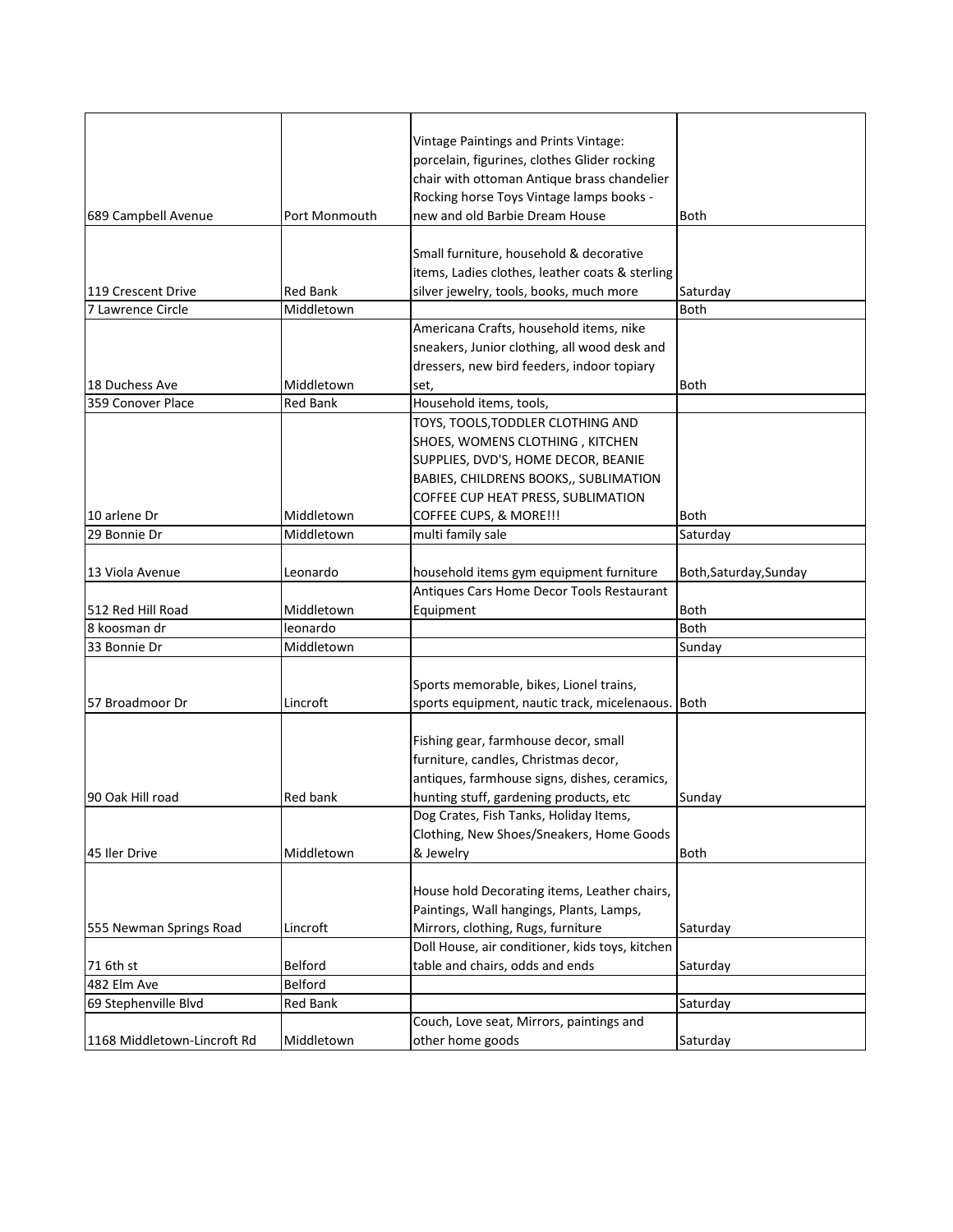|                     |                           | Decorative Fabric for crafters and household       |             |
|---------------------|---------------------------|----------------------------------------------------|-------------|
|                     |                           | projects. \$1 to \$3 per yard. Sale will be at the |             |
|                     |                           | rear of the house at the Dead End of               |             |
| 87 Apple Farm Road  | <b>Red Bank</b>           | Rutledge Drive.                                    | Saturday    |
|                     |                           | thomas the train, girls clothes, lots of toys      |             |
| 17 center ave       | leoanrdo                  | and books, womens clothes, shoes                   |             |
|                     |                           | Vinyl Albums, Prom dresses, dollar bracelets,      |             |
|                     |                           | household items, portable BBQ grill,               |             |
|                     |                           | Transformer Beast War toys, Vanguard               |             |
|                     |                           | Trading Cards, Girls shoes and boots,              |             |
| 303 Florence Rd     | Middletown                | assorted items.                                    | Saturday    |
|                     |                           | household items, clothes, new and used             |             |
| 28 Lombardi Court   | <b>Red Bank</b>           | jewelry, toys, games, etc.                         | Saturday    |
|                     |                           |                                                    |             |
|                     |                           | tools, light fixtures, pedestal sink, sheets,      |             |
| 195 Grand Avenue    | <b>Atlantic Highlands</b> | lava lamp, plants, odds/ends, clothing             | <b>Both</b> |
|                     |                           |                                                    |             |
|                     |                           | Girls Clothes size 7/8 10/12, DVD's, CD's,         |             |
|                     |                           | Video Games. board games, Barbie play              |             |
|                     |                           | house, Barbies & Teen Beach Movie dolls,           |             |
|                     |                           | Lalaloopseys, Kids Outdoor table,                  |             |
|                     |                           | Housewares, Lawn mower, Pottery Barn               |             |
|                     |                           | curtains & rug, so much more! Saturday 9-1         |             |
| 2 Lombardi Ct       | <b>Red Bank</b>           | Rain date Sunday 9-1                               | Saturday    |
|                     |                           | kitchen items, lawn and garden tools, linens,      |             |
| 26 thompson ave     | leonardo                  | decorative items                                   | Saturday    |
|                     |                           | Furniture - tons of kids clothes in great          |             |
|                     |                           | condition-household items - construction           |             |
|                     |                           | and fishing items This sale is a must see !        |             |
| 86 Main st          | Port Monmouth             | Come and stop by!                                  | <b>Both</b> |
|                     |                           |                                                    |             |
|                     |                           | Household items, antiques, milk bottles and        |             |
|                     |                           | carriers, antique ball jars, blue and clear,       |             |
|                     |                           | blue and white antique fabric garland for          |             |
|                     |                           | wedding or party 100 feet, all hand made.          |             |
| 1 Village Lane      | Middletown                | childrens clothes etc.                             | Saturday    |
|                     |                           |                                                    |             |
| 487 Brook Road      | Red Bank                  | Kids toys, books, furniture, household items       | <b>Both</b> |
| 8 Flomar Ave        | Leonardo                  | outdoor toddler toys, gardening tools              | Saturday    |
|                     |                           |                                                    |             |
|                     |                           | Xbox, Coach pocketbook, tv stand, crib,            |             |
|                     |                           | glider, tent, new inbox ice skates, clothes,       |             |
|                     |                           | barely worn sneakers,, toys, bedding,              |             |
|                     |                           | pictures, queen box spring and home goods.         |             |
| 96 crestview dr     | Middletown                | Sat. til 3 and Sunday til 11.                      | <b>Both</b> |
| 364 Main St         | Port monmouth             | Baby item, household items and more                | Saturday    |
| 399 East End Ave    | Belford                   | Baby items, furniture, toys                        | <b>Both</b> |
| 18 Balloch Place    | <b>RED BANK</b>           |                                                    | Saturday    |
|                     |                           |                                                    |             |
|                     |                           | HH items, home decor, handbags, kitchen            |             |
|                     |                           | items, tools, men and women clothing, yard         |             |
|                     |                           | items, books, Xmas, Four Winns 18' boat.           |             |
| 196 Heights Terrace | Middletown                | TOO much to list everything.                       | <b>Both</b> |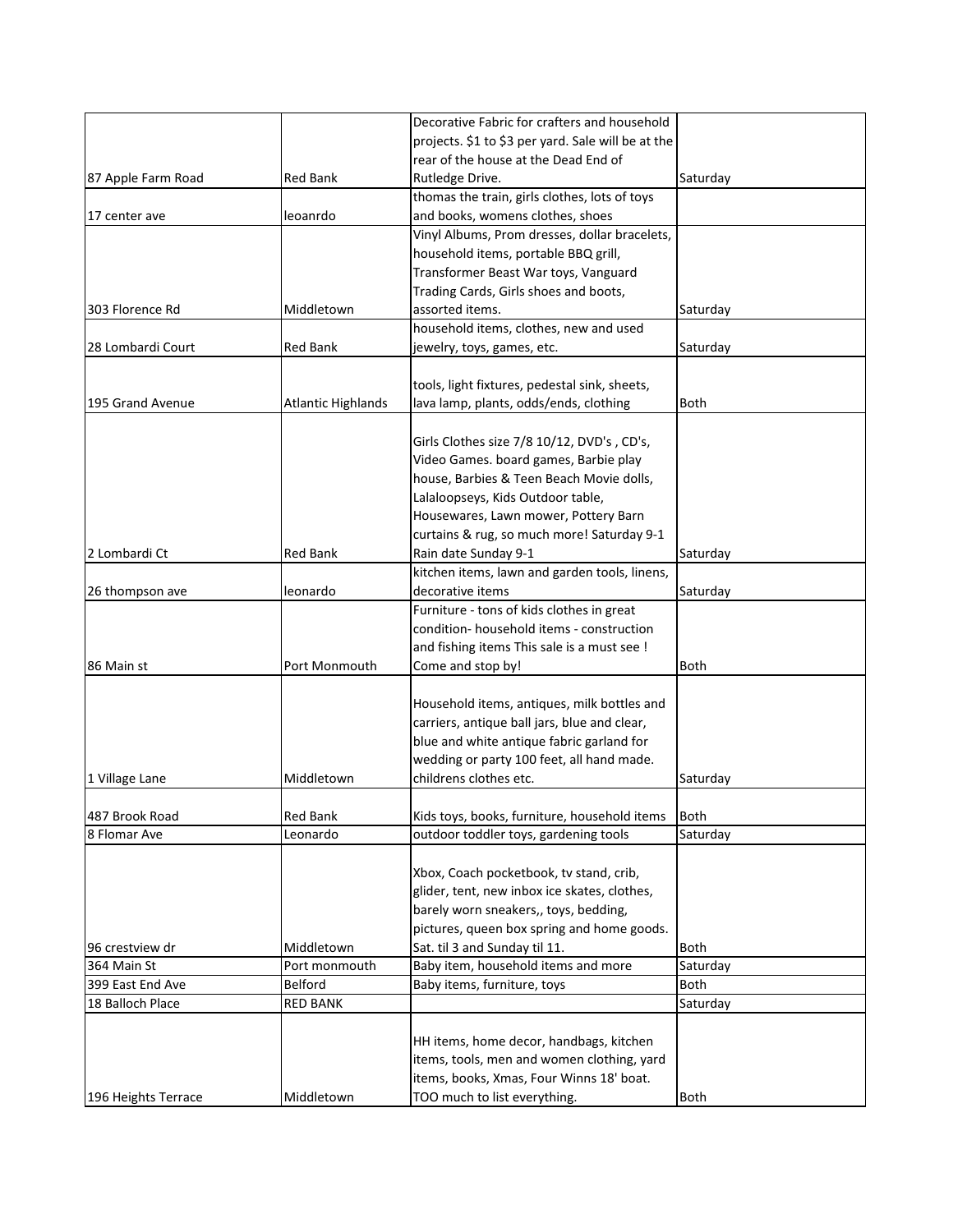|                        |                           | Beginners drum kit, computer desk, toys,         |                  |
|------------------------|---------------------------|--------------------------------------------------|------------------|
| 514 Belmont Dr         | Middletown                | housewares.                                      | Saturday         |
|                        |                           | -Baby items -Household items -Toys -Books -      |                  |
| 17 Ravatt Road         | Port Monmouth             | Kids Clothing                                    | Saturday         |
|                        |                           |                                                  |                  |
| 8 Manning street       | Red bank                  | kids toys, clothes, misc household items         | <b>Both</b>      |
|                        |                           | house hold items, sewing material, including     |                  |
| 42 stephenville blvd   | red bank                  | faux fur. car items.                             | Saturday         |
|                        |                           | Hot Tub, Fans, Christmas Decorations, House      |                  |
|                        |                           | whole items, 45 gal. fish tank for corners and   |                  |
| 12 Nevada Ave          | Middletown                | base.                                            | Both             |
|                        |                           | Boat and nautical supplies, dock box,            |                  |
|                        |                           | floating dock, life perservers, ropes, clothing, |                  |
| 113 marvin rd          | Middletown                | glasses, homewear                                | Saturday, Sunday |
|                        |                           | Childrens Items, Brand New Baby items, toys,     |                  |
| 117 Harmony Ave        | Middletown                | Adult clothes                                    | Saturday         |
|                        |                           | Sun voyager RV, Stair Climber, ADA               |                  |
|                        |                           | Accessible Ramp, Misc. Tools, 8-Track - 45's     |                  |
| 3 Glenn Blvd           | <b>Atlantic Highlands</b> | and other misc items                             | Saturday         |
|                        |                           | Baby stuff! Small kitchen appliances and         |                  |
| 53 Grove Street        | N MIDDLETOWN              | gadgets!                                         | <b>Both</b>      |
| 34 Karyn Terrace West  | Middletown                | Sofa!                                            | Saturday         |
| 6 Lakewood Place       | Port Monmouth             |                                                  | Saturday         |
|                        |                           |                                                  |                  |
|                        |                           | Records, comics, sports and non-sports           |                  |
|                        |                           | cards, hardware, tools, new glassware/beer       |                  |
|                        |                           | mugs, outdoor carpet, utility shelf, Large       |                  |
| 25 Nautilus Drive      | Leonardo                  | Party cooler, assorted collectibles              | Saturday         |
|                        |                           |                                                  |                  |
|                        |                           | Desk chair, Hoover cord vacuums, various Big     |                  |
|                        |                           | Ten and Big East college gnomes, glass table,    |                  |
| 32 Davis Lane          | Red Bank                  | CleanMate robotic vacuum, kids toys              | Sunday           |
|                        |                           |                                                  |                  |
|                        |                           | Rc Planes/ supplies/ eccesories Toyota 4         |                  |
|                        |                           | runner. Cover new/ cargo net./ cargo vover.      |                  |
|                        |                           | 2018 Jeep Grand Cher wheels/ black. With         |                  |
|                        |                           | tires Miller lite mirror 1980 Car jack stands    |                  |
|                        |                           | Car kit Pottery barn mirror Iron tiki torches    |                  |
|                        |                           | Beer steins 2. Antigue metal carr/ planes 3      |                  |
|                        |                           | 1930s 1940-50 lionel coal dumper / metal.        |                  |
|                        |                           | Track gates -2. Propane. Heater Baseball         |                  |
|                        |                           | cards. Hess trucks Toyota air intake unit        |                  |
|                        |                           | complete. w new filter barely used.              |                  |
|                        |                           | Buckinham climbing belts/ gloves/ bag/           |                  |
|                        |                           |                                                  |                  |
| 913 Park Place         | <b>Red Bank</b>           | flame retardant zip up shirt Car jacks 3 ton     |                  |
|                        |                           | Baseball cards More items. .                     |                  |
|                        |                           | Woodworking machines/Tools, cameras,             |                  |
|                        |                           | electrical/plumbing supplies Crafting items,     |                  |
| 306 Hollie drive east  | Belford                   | books Many tools!                                | Saturday         |
|                        |                           |                                                  |                  |
|                        |                           | Girls Clothing sizes 8-16, infant toys, toddler  |                  |
|                        |                           | girls toys, Pack n' Play, household appliances,  |                  |
| 5 Tournament Dr United | Leonardo                  | bicycles, dining room table w/ chairs!           | Both, Saturday   |